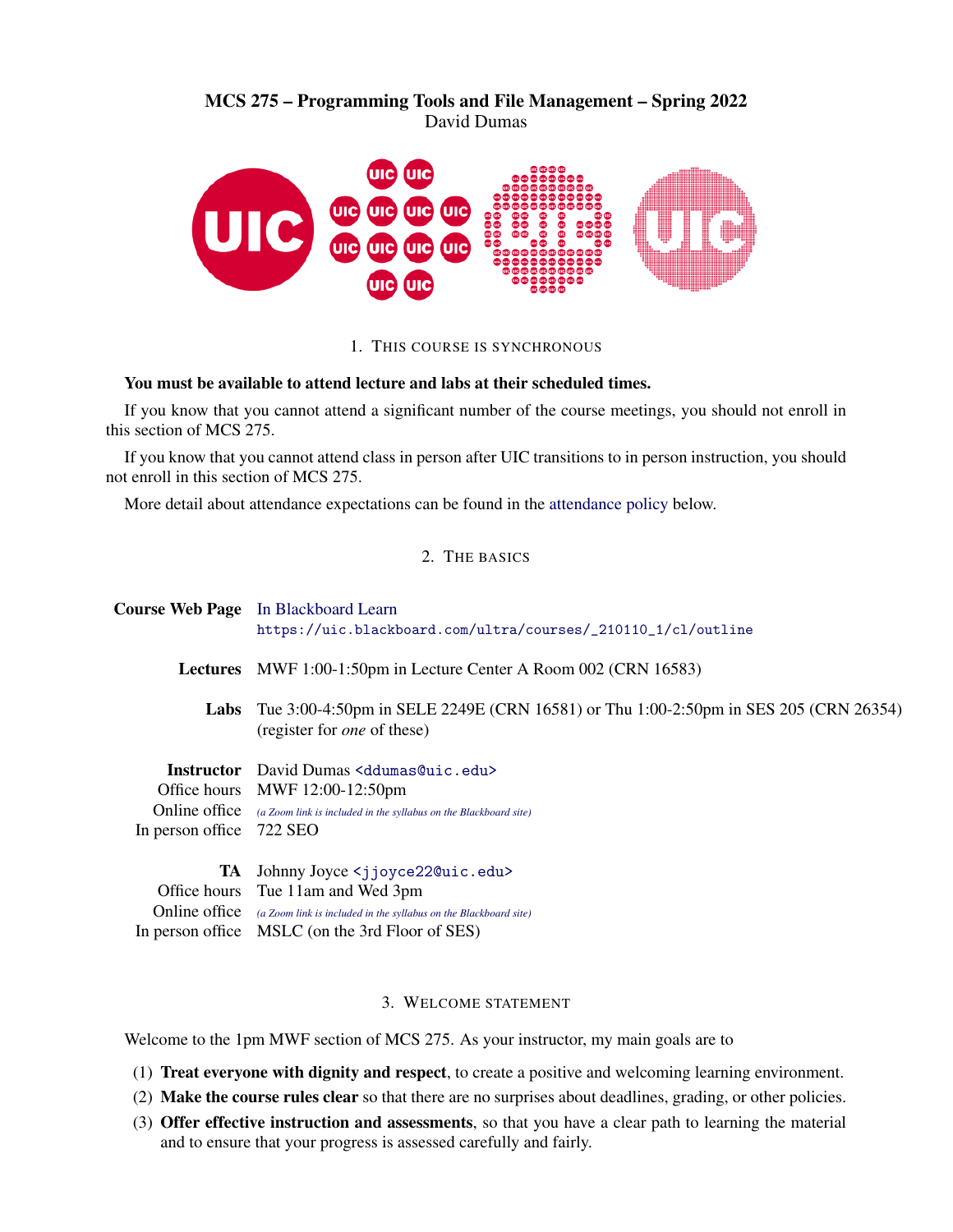It is essential that you read this syllabus because it explains the course policies.

There are two sections of MCS 275 this semester. This is the syllabus for the 1pm MWF section.

### 4. COURSE CONTENT AND LEARNING GOALS

This course is a second semester of study in introductory computer science, designed for students who have completed CS 107, CS 109, CS 111, or MCS 260.

Key learning goals of MCS 275 include:

- Designing, writing, and debugging more complex programs than are seen in the prerequisite courses
- Understanding some fundamental algorithms and their implementation in Python
- Writing programs that follow a specification
- Learning the basics of some popular Python modules that are not in the standard library

The course is broken into units, most of which are planned to take about a week of class time. A list of units can be found on the course web page. As the semester progresses, a more detailed schedule of the topics for upcoming lectures will be posted.

### 5. PREREQUISITES

• Grade of C or better in MATH 180 and grade of C or better in MCS 260; or grade of C or better in CS 107 or CS 109 or CS 111; or equivalent.

Note: If you lack the prerequisites for MCS 275, your registration in the course may be canceled at some point. I do not control this process, and I wish it was more transparent.

# 6. HOW TO SUCCEED

As with most endeavors in a place of work or study, success in MCS 275 requires you to do at least three things:

- Know and follow the rules (as described in this document)
- Complete the assigned work on time
- Show up for the meetings

In particular, simply having good Python programming skills by the end of the semester (or even at the beginning) does not ensure success. Everyone in the course must do the work and follow the rules.

# 7. TEXTS

There are no required textbooks. I do not recommend purchasing any textbooks.

There are several optional texts that are available online without any purchase (though some are available only to current UIC students). The lecture slides will often reference sections or chapters of optional texts, and when such references are given, it is a good idea to consult the texts.

See the course site in Blackboard for the list of optional texts.

### 8. HOW THE COURSE IS DELIVERED

We are starting the semester online. A return to in person instruction is planned for 24 January (as of the time this syllabus was prepared). These plans may change, of course. Any change in delivery method will be announced clearly on the course Blackboard site, with as much advance notice as possible.

Online meetings will be held through the video meeting application [Zoom.](https://zoom.us/)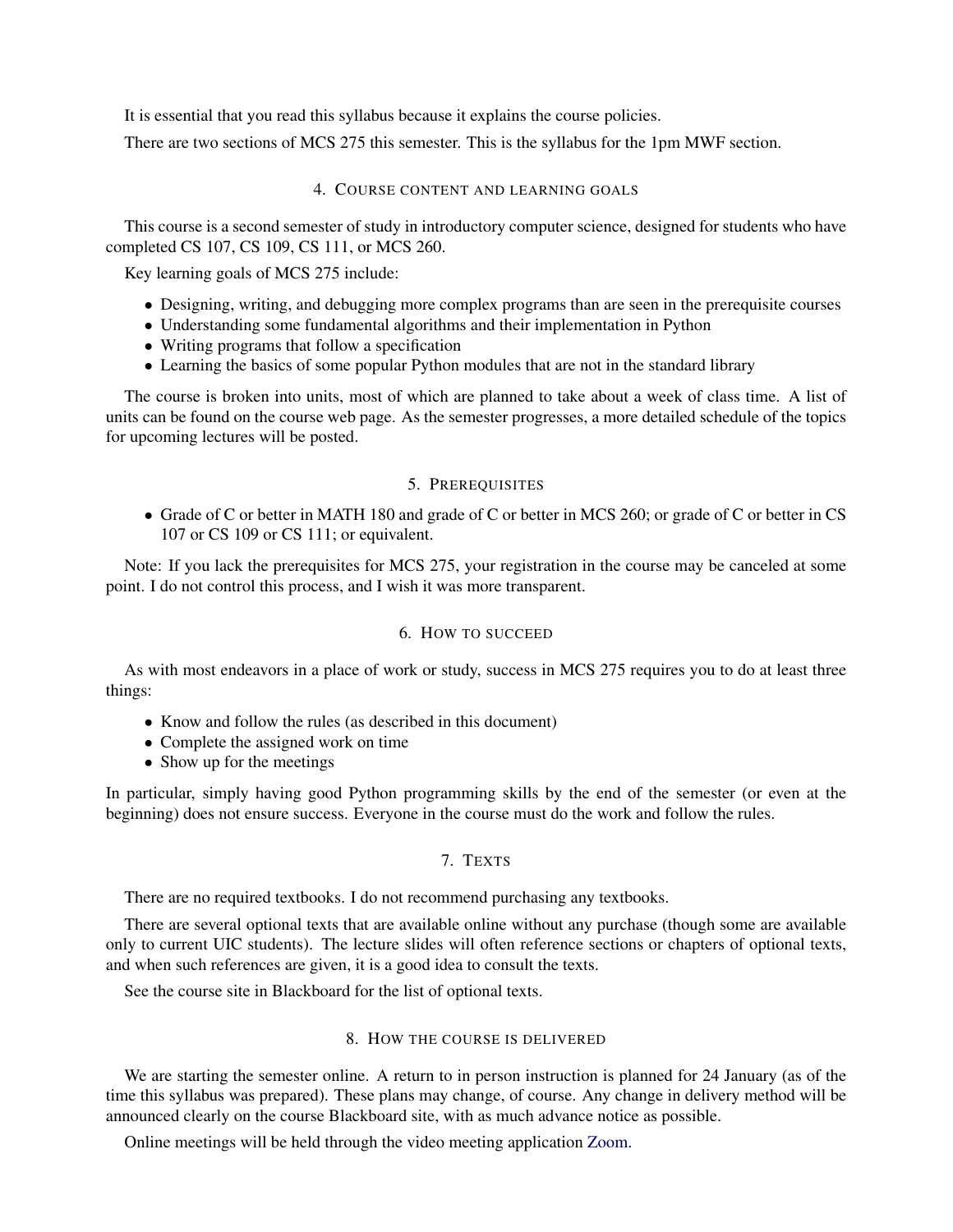Lectures (MWF, 50 minutes) will always have an associated zoom meeting for synchronous remote participation. When classes are online, the zoom meeting will be the sole lecture delivery method. When classes are in person, I will still run a zoom meeting from the lecture room so that it is possible to attend remotely on occasion as needed (e.g. due to mild illness, quarantine, travel disruptions). No permission is needed to attend remotely, however, students should not attend class on zoom on a regular basis if in person classes are being held.

Video recordings, slide presentations, and sample programs from lectures will be posted to the course web site for review.

Labs (Tue or Thu, 110 minutes) will be completely online at first, and it is planned to transition them to in person events at a later date. Once the labs move to in-person instruction, it will only be possible to join lab remotely if a student receives permission to do so, and such permission will be reserved for unusual, extenuating circumstances. This is because labs are essential work and collaboration periods for students in MCS 275, and it is very difficult to run an effective lab when some students are in person and others are online.

Always come to lab ready to work, by bringing a device where you can develop and run Python code, or by planning to use the lab computers exclusively throughout the semester.

Labs will *not* be recorded.

<span id="page-2-0"></span>All course meetings (i.e. lectures and labs) will take attendance. See the [attendance policy](#page-4-0) for details.

## 9. IMPORTANT DATES AND DEADLINES

Fixed dates. Some of these dates are taken directly from the [UIC academic calendar,](https://catalog.uic.edu/ucat/academic-calendar/) which takes precedence in case of any changes after the start of the semester.

| 10 Jan      | Mon     | First day of class                                    |
|-------------|---------|-------------------------------------------------------|
| 17 Jan      | Mon     | No meetings (Martin Luther King, Jr. day)             |
| 21 Jan      | Fri     | Add/drop deadline                                     |
| 4 Feb       | Fri     | Project 1 due at 6pm central                          |
| 25 Feb      | Fri     | Project 2 due at 6pm central                          |
| 18 Mar      | Fri     | Project 3 due at 6pm central                          |
|             |         | Late drop deadline                                    |
| $21-25$ Mar | Mon-Fri | No meetings (spring vacation)                         |
| 29 Apr      | Fri     | Project 4 due at 6pm central                          |
|             |         | Last day of class                                     |
|             |         | Last date MCS 275 work is due                         |
| 10 May      | Tue     | Departmental deadline for instructor to submit grades |
| 16 May      | Mon     | Course grades become available on my.uic.edu          |
|             |         |                                                       |

### Recurring.

• Homework is due every Tuesday at Noon central time unless a schedule change is announced. Exceptions: No homework is due on 11 January, and the assignment in the second week will be delayed one day due to the holiday on 17 January.

#### 10. TYPES OF COURSE WORK

There are three types of work in MCS 275: ungraded **worksheets** that are the focus of Tue/Thu labs, weekly homework, and four larger coding projects.

Note in particular that there are no midterm exams, no final exam, and no other high-stakes assessments. I have tried to distribute graded work across the semester as evenly as possible. There are also no graded in-class quizzes or tests.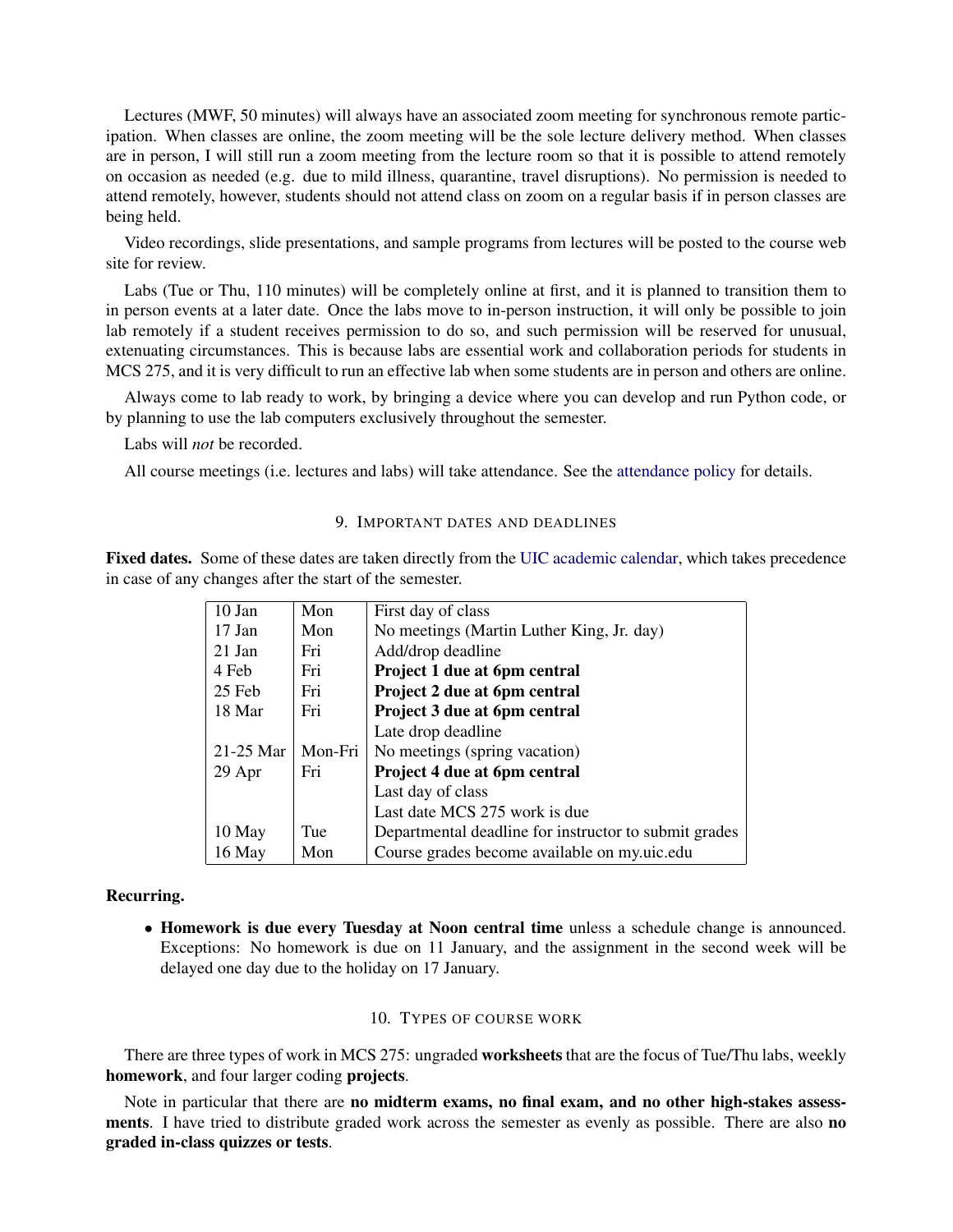All work that is graded in MCS 275 is collected on Gradescope, an online assignment submission system that you can access from the course Blackboard site.

## 11. WORKSHEETS

The main activity of the Tue/Thu labs will be students working individually or in small groups on a worksheet of problems and short coding exercises that reinforce and expand on the previous week's lecture material. The worksheet for each week will be posted to the course site before the lab meeting. If the worksheet is not completed during lab, students are encouraged to complete the remaining problems on their own.

Starting in week 3 of the semester, the first problem on each worksheet will be handled differently depending on which lab you are enrolled in:

- Tuesday lab students: Problem 1 will be completed in a group discussion led by the TA.
- Thursday lab students: Attempt problem 1 before lab, and bring your solution or work to present.

Each week's worksheet is designed to prepare you for the homework that is due the following Tuesday.

Worksheet solutions will be posted each week, and students will be allowed to refer to these solutions while working on the week's homework. However, having solutions available should not been seen as a substitute for the practice you get by completing the worksheet yourself.

Worksheet collaboration policy: Collaboration on worksheets is strongly encouraged (inside or outside labs).

# 12. HOMEWORK

<span id="page-3-0"></span>Each week, a homework assignment will be posted in Gradescope on Thursday afternoon. The submission deadline will be indicated on the assignment and can be checked on Gradescope. Usually, the deadline will be the following Tuesday at Noon.

Homework is to be completed individually, outside of class meeting times.

Homework is graded primarily by the TA and reviewed by the instructor.

Completing homework regularly and doing well on the assignments is important, but we understand students face occasional variations in their workload (e.g. midterms, deadlines in other courses, etc.) and other circumstances that interfere with their work on MCS 275. To account for these, we give you several opportunities to miss an assignment without affecting your grade, as described below.

Monthly homework excuse: For each of the months of February, March, and April, a student may request to be excused from one homework assignment whose deadline falls in that month. Students must request the excuse *before the assignment is due* by email to their TA. No reason for the request should be given. Unused excuses do not "roll over"roll over (e.g. if no request is made in February, it does not allow two in March). Keep in mind that months have different numbers of homework assignments.

If you request to be excused from a homework assignment, it is expected that you will not submit any work on it at all. Being excused from an assignment is a one-way process; once excused, you cannot receive credit for the assignment (even if you submit work on it and do well).

Homework dropping: At the end of the semester, the two lowest homework grades that haven't been excused will be dropped.

Homework collaboration policy: Collaboration is not permitted on homework. Each assignment will list what textbooks and online resources students are allowed to consult, if any.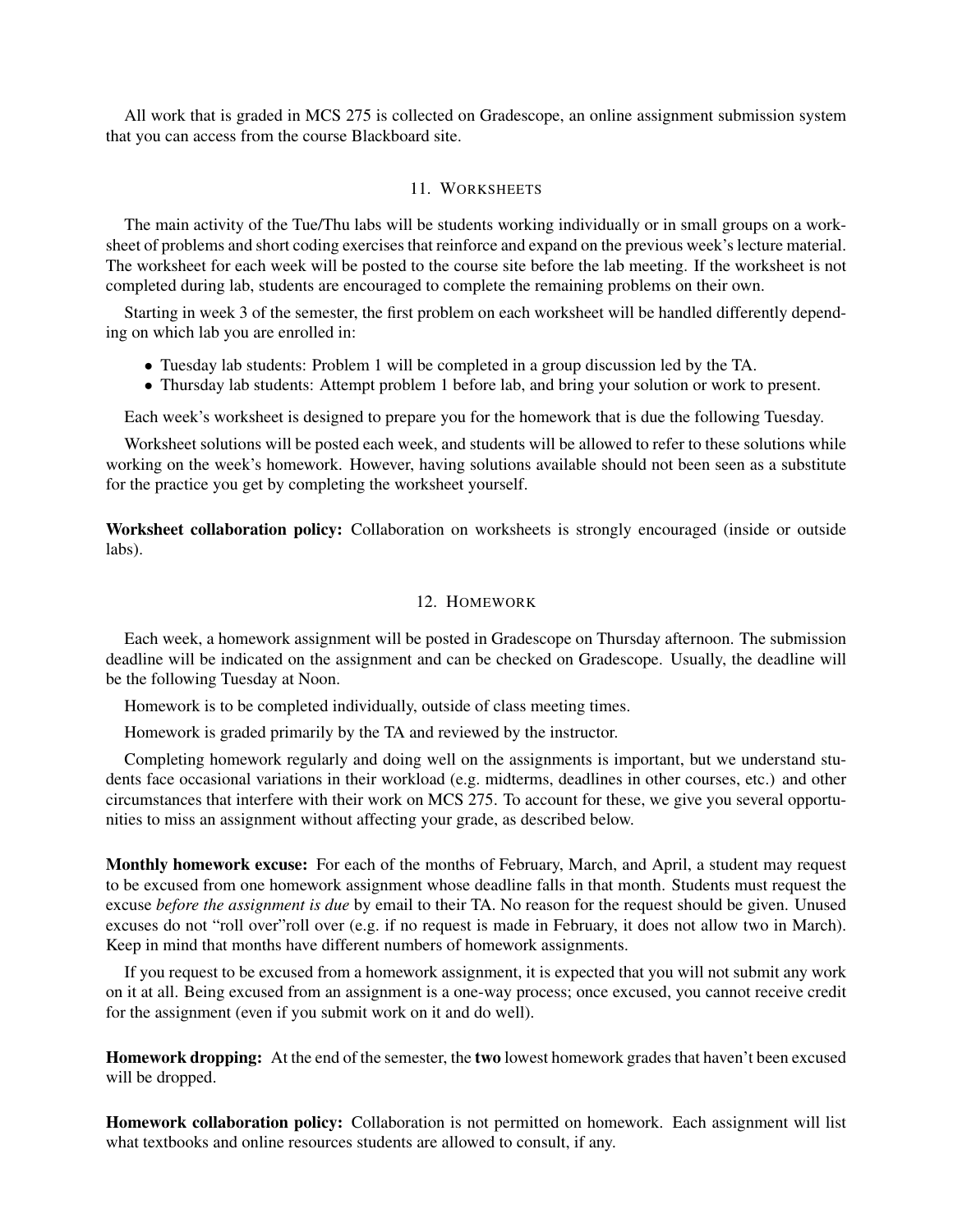### 13. PROJECTS

Four coding projects will be assigned during the semester. These will be substantial projects that students work on over a longer period, writing a program or set of programs to meet given specifications. These specifications, the *project descriptions*, will be posted to the course web site.

Projects will be submitted using Gradescope. The due dates for the projects are listed in [Section 9](#page-2-0) above. Once a project is accepting submissions, its deadline can also be seen in Gradescope.

Each student's project submission will be graded in two ways: First, an automated system (the "autograder") will run a series of tests to see whether the submission performs the requested tasks. Students can view the autograder report shortly after submission, and can use the results to revise and resubmit their project (before the deadline).

There is no limit to the number of submissions before the deadline, but only the last submission received before the deadline will count toward the project grade. Students who make only one submission to the autograder—and who thus do not use its feedback to improve their projects—will often lose many points due to small and easily corrected errors, such as formatting differences or off-by-one mistakes. Please avoid this by planning to make your first submission to the autograder well before the deadline.

The results of the autograder will account for most of the points available for projects 1, 2, and 3; the exact fraction may vary from project to project.

Second, a manual code review by the instructor will look for adherence to the course coding requirements, sufficient comments, etc., as requested in the project description. Some feedback will be given at this stage to help students improve their performance on future projects.

Project dropping: No project scores are dropped. All four projects count toward a student's final grade.

Project collaboration policy: This policy applies to projects 1, 2, and 3. Project 4 will have its own policy, to be announced at a later date.

Students may consult the course texts and the lecture slides or videos when working on projects. However, each student must be the sole author of the code they submit for a project; copying code from online resources or from other students is not permitted.

Project deadlines are strict: The project deadlines are important: Unless an extension is granted (see [Sec](#page-5-0)[tion 17\)](#page-5-0), a project submitted after the deadline will receive no credit. If you know you will miss a project deadline, *ask for an extension* and as always *indicate the new deadline you are requesting*. The process for requesting extensions is described in more detail in the section [Policy on missed or late work](#page-5-0) below.

### 14. CODING STANDARDS

Code submitted for a grade in MCS 275 must follow some basic formatting rules in order to be eligible for full credit. These rules are collected in a **coding standards** document that is available on the course web page. The rules encourage good coding practices and make programs more readable.

### 15. ATTENDANCE POLICY

<span id="page-4-0"></span>Students are required to attend the lectures and labs, and we take attendance in all course meetings. When meeting in person, we will use a smartphone-based attendance recording app called *Acadly*. Check the course web page for instructions. In addition to automating the attendance recording process, this app will record the distances between students in the room for contact tracing purposes.

We know things happen from time to time that might make you miss an occasional lecture or lab, such as a travel issue or mild short-term illness. It is still expected that you will attend most of the course meetings. To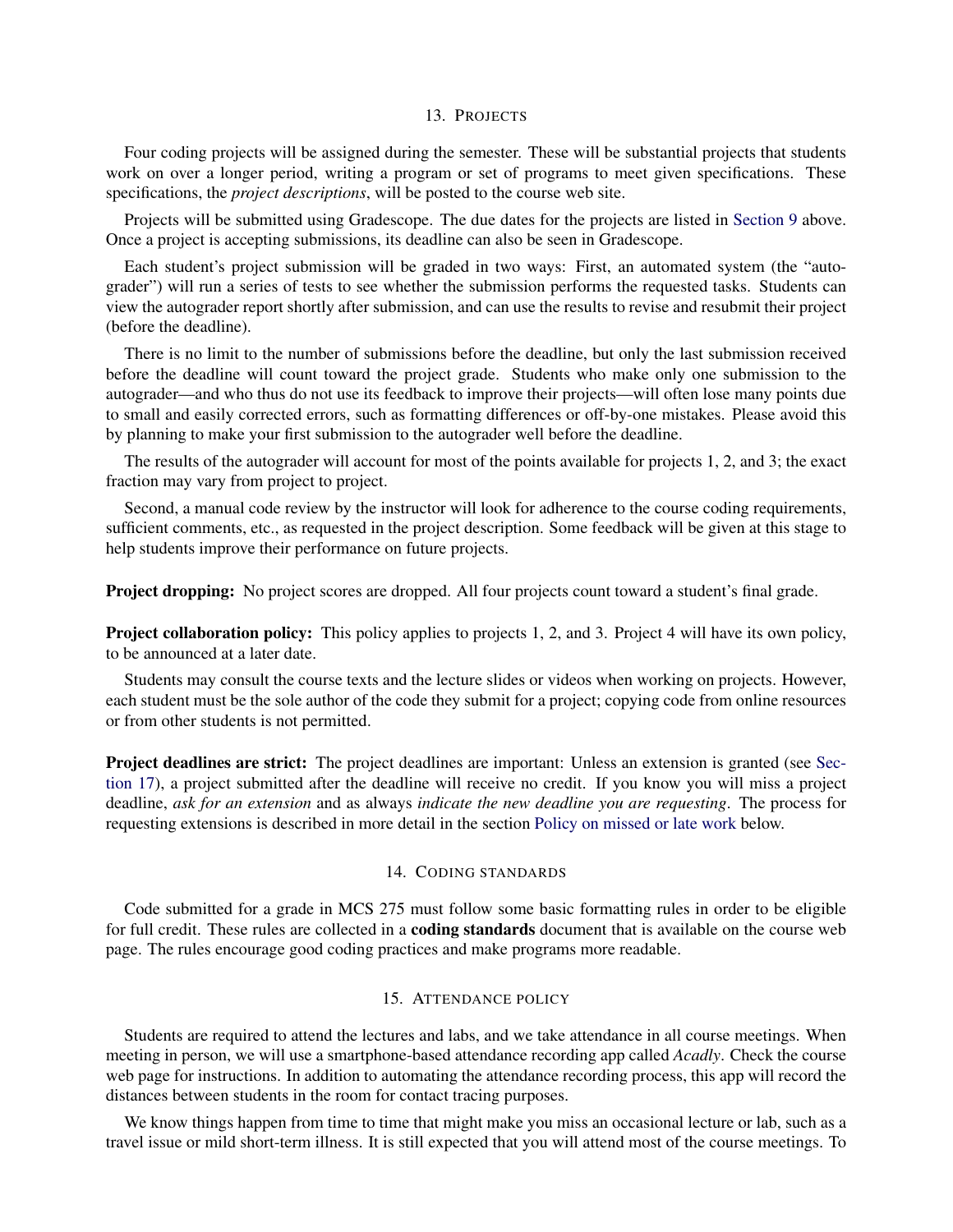account for occasional absences, we ignore a certain number of absences of each type when computing your attendance percentage.

Specifically, each lecture or lab meeting will assign you an attendance score of 0% (absent) or 100% (present), and at the end of the semester:

- The five lowest lecture attendance scores are dropped
- The two lowest lab attendance scores are dropped

This means you can miss up to five lectures and up to two labs and still have a 100% attendance average at the end of the semester.

Once classes are in person, occasionally attending a lecture using zoom will still count as attendance.

When labs are held in person, attending in person is generally required. You need permission to attend lab remotely at any time when classes are being held in person.

See [Section 19](#page-6-0) for details about how these attendance scores contribute to your course grade.

### 16. PLAN IN CASE OF INSTRUCTOR OR TA ABSENCE

If the instructor or TA cannot lead a course meeting in person but can do so remotely (e.g. due to illness or quarantine), that meeting will switch to an online format. Such a change will be announced clearly on Blackboard with as much advance notice as possible.

If the instructor or TA is unable to lead a course meeting at the usual time, one of these plans will be used:

- Asynchronous lecture delivery: A lecture video will be recorded and provided on the course Blackboard site.
- In-person substitute: Another instructor will lead the meeting as usual.
- Cancellation: In exceptional circumstances, such as an emergency that occurs just before a scheduled meeting, cancellation of the meeting may be the only feasible option.

In any of these cases, an announcement will be make on the course Blackboard site. It is expected that instructor and TA absences will be rare.

#### 17. POLICY ON MISSED OR LATE WORK

<span id="page-5-0"></span>The sections above concerning Homework and Projects describe the standard policies that are in place to handle missed or late Projects. In general, meeting the deadlines for course work is important, and extensions will not be granted on a regular basis.

Students who add the course after the first meeting should contact the instructor to develop a plan for the work they have missed (e.g. extension or excuse from missed assignments and attendance scores).

For other missed or late homework: In most cases extensions are not granted because we have other mechanisms in place to handle occasional missed homework, such as monthly excuses and dropping of low scores (see [Section 12\)](#page-3-0). Contact the instructor if you believe you are in an extenuating circumstance that justifies an exception to this policy.

For missed or late projects: We understand that emergencies happen and that circumstances outside the course can sometimes interfere with a student's ability to complete the work on time. Students in MCS 275 may contact the instructor to request an extension if they know they will miss a project deadline. When doing so, always specify a new deadline that you are requesting and provide a brief description of the reason for the request. Requests of this nature remain confidential.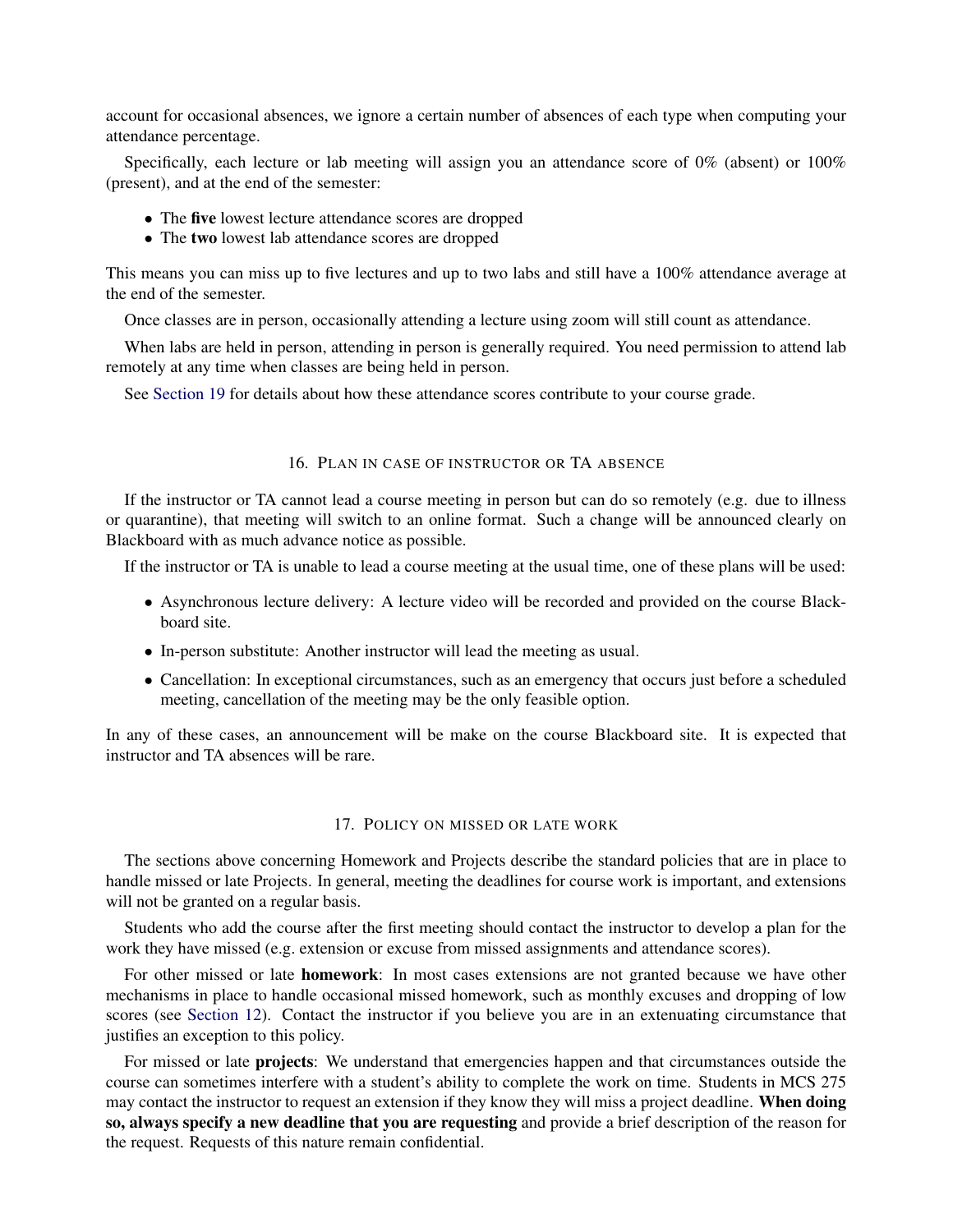### 18. ACADEMIC HONESTY

Everything you submit for a grade in this course must be entirely your own work. You are also not allowed to give or receive assistance on graded work in MCS 275, except for assistance given by course staff or which is explicitly allowed by the assignment instructions.

Here are some examples of activities that violate the rules in MCS 275 and hence constitute academic misconduct. Keep in mind this list is not exhaustive.

- Sending your code for a homework question or project to another student to submit as their own, or to use as a reference as they work on the assignment
- Searching the internet for answers to a homework question or for help with a project
- Asking for help solving homework problems or part of a project in an online forum or commercial service
- Asking an instructor or TA in another course a question for the purpose of using their answer as a solution to a homework problem or as part of a project in MCS 275

It is usually very easy to detect instances of cheating and plagiarism, often without any special tools. However, in MCS 275, we also use automated tools to detect cheating. We can easily tell if two pieces of code differ by changing variable names, adding and removing comments and indentation, and other common superficial evasion techniques. If you are ever tempted to cheat, please do not take the risk! Instead, contact the course staff and discuss what you are struggling with. Extension requests are always given serious consideration while instances of cheating are never tolerated.

Incidents of academic misconduct will be reported to the Dean of Students office and handled under UIC's [Student Disciplinary Policy](https://go.uic.edu/DisciplinaryPolicy) (<https://go.uic.edu/DisciplinaryPolicy>) for investigation, hearings, and possible sanctions. No warning will be given in advance. The penalties for academic misconduct are typically quite severe, and the disciplinary proceedings are time-consuming. A course grade will not be assigned while such proceedings are underway, and this can create its own problems (e.g. with financial aid, registering for courses having MCS 275 as a prerequisite, etc.).

Many students find it helpful to do course work in a team or study group. Please do this, but only for the elements of the course where collaboration is allowed.

# 19. COURSE GRADE COMPUTATION

<span id="page-6-0"></span>The course grade is computed as an average of homework, projects, and attendance scores, weighted as follows:

- 40% Homework
	- Any assignments you were excused from are removed from consideration
	- The two lowest remaining scores are dropped
	- The remaining homework scores are converted to percentages and averaged.
- 40% Projects
	- All project grades are converted to percentages
	- The percentages are averaged
- 10% Lecture attendance
	- We make a list of lecture attendance scores, each of which is 0% if absent and 100% if present
	- The five lowest scores in this list are removed
	- The remaining ones are averaged to get your lecture attendance score
- 10% Lab attendance
	- We make a list of lab attendance scores, each of which is 0% if absent and 100% if present
	- The two lowest scores in this list are removed
	- The remaining ones are averaged to get your lab attendance score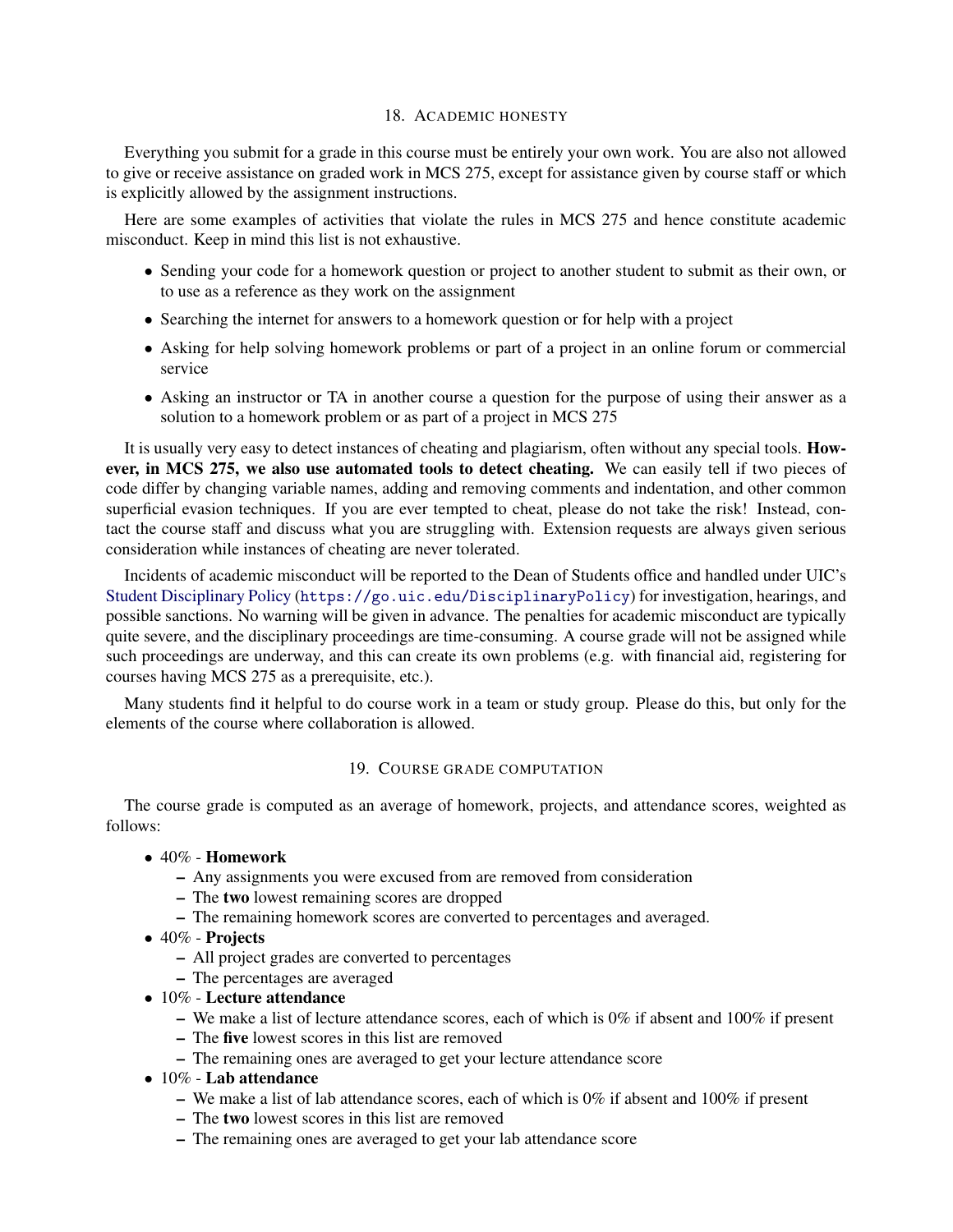And just to be clear about the meaning of weighted average, this means your final course grade is equal to:

 $0.4 \times$  (homework average) + 0.4  $\times$  (project average) + 0.1  $\times$  (lecture attendance) + 0.1  $\times$  (lab attendance)

When final course grade percentages are available, they will be converted to letter grades according to the following scale:

•  $A = 85\% - 100\%$ 

- $B = 75\% 84.9999\%$
- $C = 65\% 74.9999\%$
- $D = 55\% 64.9999\%$
- $F =$  less than 55%

Note that the scale above does not involve any rounding, so for example a final percentage of 84.97% corresponds to a grade of B. Also, raw percentages are used in all cases, with no modification or "curve".

### 20. COMMUNICATION WITH COURSE STAFF

Outside of course meetings, office hours, and scheduled appointments, email and Discord are the best ways to contact course staff in most cases. Please only email course staff from your @uic.edu email address.

The instructor will usually respond to email or Discord questions within 24 hours. Response over a weekend may be slower.

Keep in mind that questions received in the last few hours before a course deadline (for a homework assignment or project) usually cannot be answered in time to help you with your work. It is a good idea to seek assistance as far in advance as possible.

### 21. COMMUNICATION WITH OTHER STUDENTS

In all class settings (meetings, office hours, online forums, etc.) students are required to treat everyone with respect. Harassment, bullying, discrimination, bigotry, and other behaviors that create a harmful or exclusionary environment will not be tolerated.

The course Discord server can be used to communicate with other students in the class (as a group, or through individual private messages).

#### 22. UNIVERSITY POLICIES

UIC requires that every syllabus mention the following university policies.

#### 22.1. Academic deadlines. The UIC academic calendar can be found at:

<http://catalog.uic.edu/ucat/academic-calendar/>

In particular this calendar includes the deadlines for adding and dropping courses.

22.2. Academic honesty and standards of conduct. All UIC students are required to abide by the rules and standards of conduct described in the [Student Disciplinary Policy](https://go.uic.edu/DisciplinaryPolicy) (<https://go.uic.edu/DisciplinaryPolicy>). In particular, this policy prohibits academic misconduct such as plagiarism.

22.3. Disability accommodation. The University of Illinois at Chicago UIC is committed to full inclusion and participation of people with disabilities in all aspects of university life. Students who face or anticipate disability-related barriers while at UIC should connect with the Disability Resource Center (DRC) by visiting [drc.uic.edu,](https://drc.uic.edu) by emailing [drc@uic.edu,](mailto:drc@uic.edu) or by calling (312) 413-2183 to create a plan for reasonable accommodations. In order to receive accommodations, students must disclose disability to the DRC, complete an